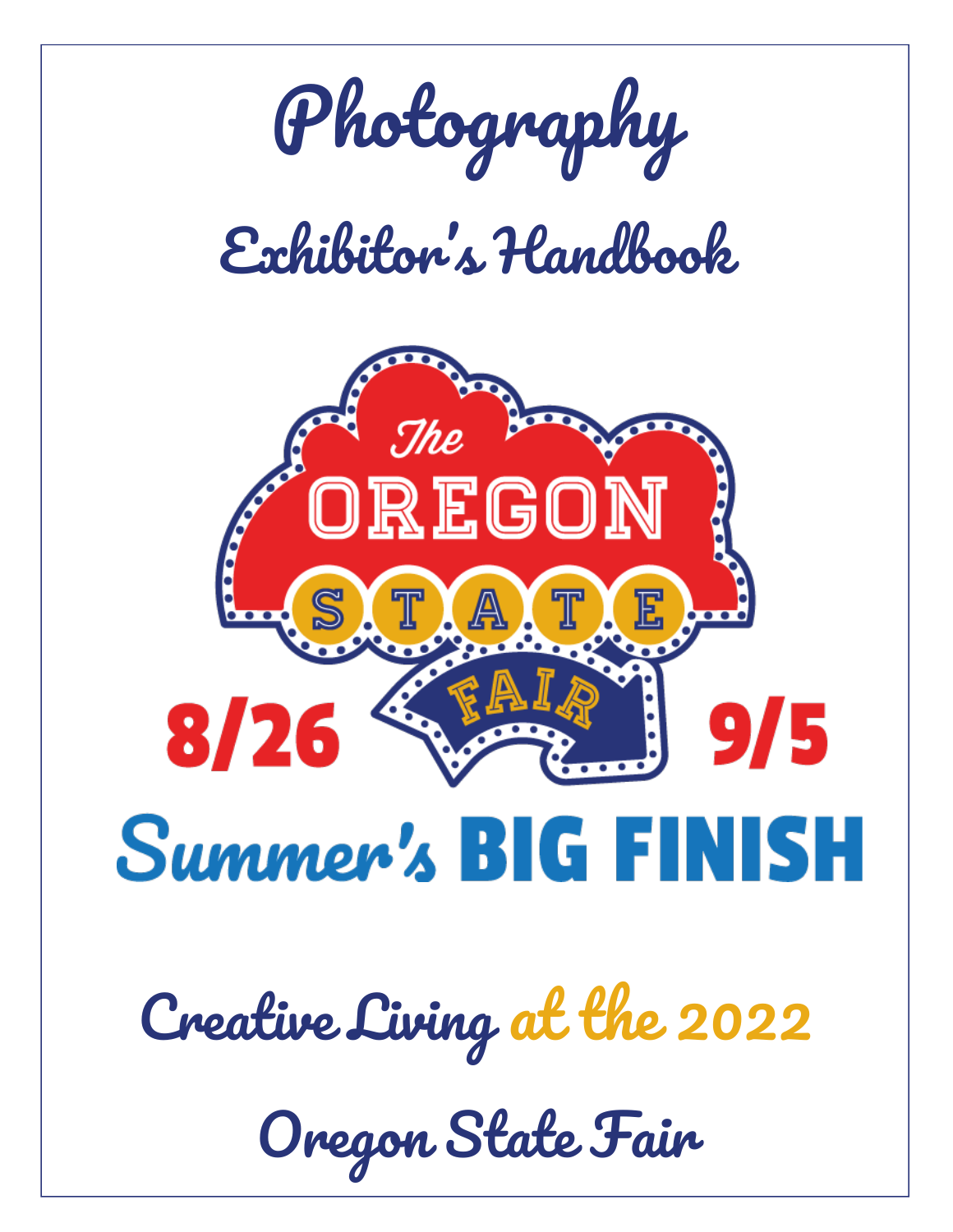# PHOTOGRAPHY

#### **NEW Location for Photography and Visual Arts**

**Visual Arts, including the Photography Exhibit** will be in Cascade Hall this year.

Entries will be delivered to Cascade Hall and displayed there during Fair.

### **2022 PHOTOGRAPHY EXHIBITION CALENDAR** Online Registration Opens: **Wednesday, June 1** Divisions 120 & 123 (General & Oregon Award) Online Entry Deadline: **Monday, July 18, 10 pm** Email notification of acceptance sent**: No later than August 3** Divisions 121 & 122 (Teen & Junior) Online Registration Deadline: **Wednesday, August 10, 10 pm** Deliver Accepted General (120) and Oregon Award (123) Entries and **Friday, August 12, 1 pm to 6 pm** All Teen & Junior (121/122) Entries: **Saturday, August 13, 10 am to 2 pm** Enter through **Red Gate on 17th Street** and follow signs to Cascade Hall. Bring a copy of your online registration receipt (see instructions next page). Oregon State Fair Dates: **Friday, August 26 – Monday, Sept. 5** Pick up entries: **Tuesday, September 6, 2 pm to 7 pm Wednesday, September 7, 10 am to 2 pm** By submitting an entry into the Fair, exhibitors agree to abide by all rules, regulations and entry requirements of the Fair and of the department(s) to which they are submitting entries. **It is important that exhibitors read and be familiar with the General Rules as well as the Competition Rules in this Handbook.**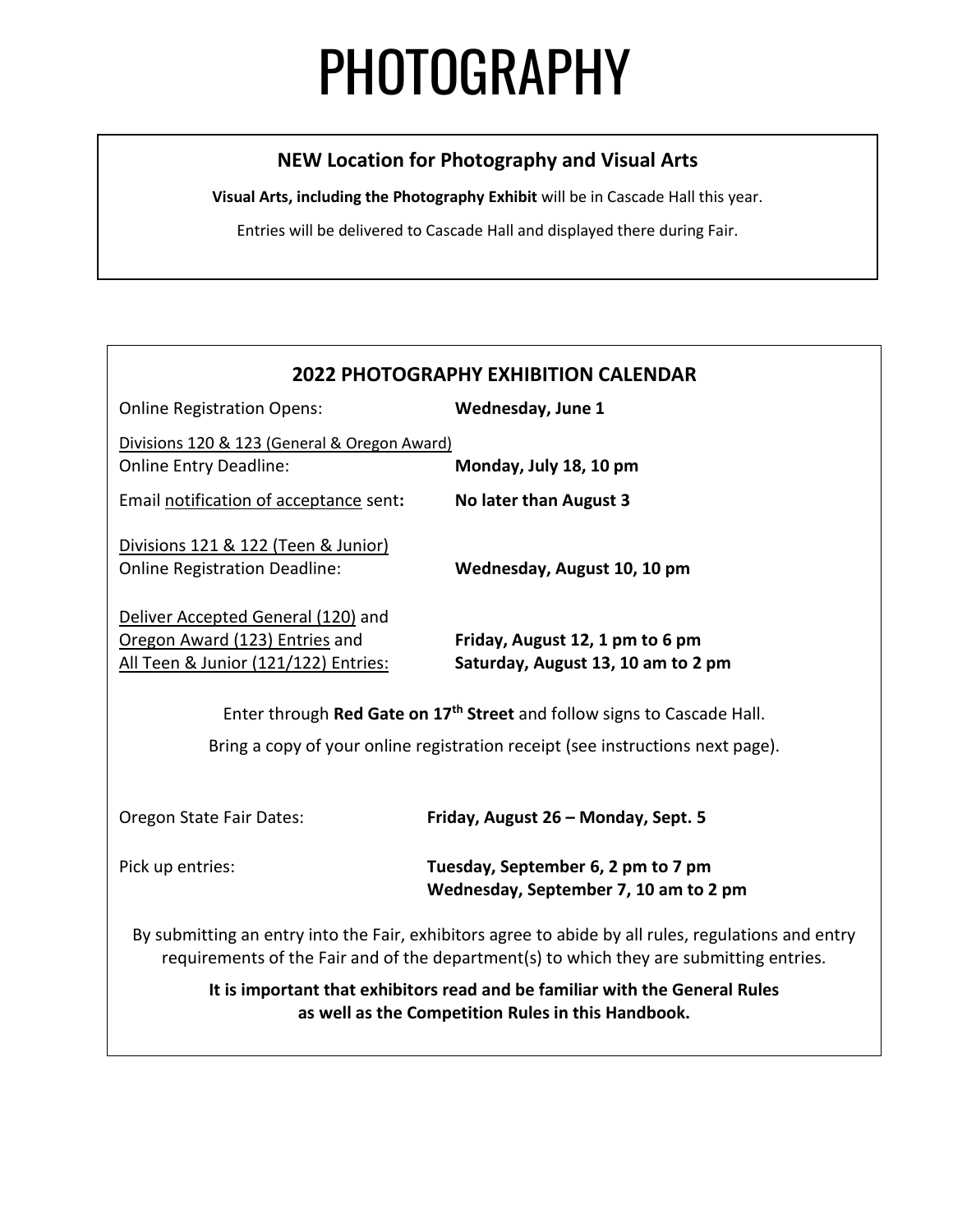The Oregon State Fair uses ShoWorks, an online entry program that is an industry standard. This user-friendly program can be trusted to accurately enter you into our competitions and allows for efficient communications via email.

Names, addresses, titles, etc. will be used **exactly as entered** for title tags and payment of awards. Pay attention to accuracy and enter information as you would like it displayed.

Initial selection of photos for display **i**n **Divisions 120 and 123 will be by digital submission** so exhibitors will know prior to delivery dates which photos (if any) are accepted for display.

#### **ONLINE ENTRY AND REGISTRATION INSTRUCTIONS ONLINE ENTRY OPENS JUNE 1, 2022**

Read the complete rules, division descriptions and entry information in this Handbook **BEFORE** going to online Registration.

**1.** Then go to **[https://oregonva.fairwire.com](https://oregonva.fairwire.com/)**

**2.** Click **Register** or **Sign In** (for return visits).

- Register using your First and Last Name and create a password (write password down).
- Fill in requested information, including email. Click **Continue**.
- Select **Department** ex.: Photography
- Select a **Division** ex.: General Photo, Div. 120
- Select a **Class** ex.: Class 1202 Color Prints
- Fill in all information for class(es) you are entering, including brief description if needed.
- 3. **General Photography and Oregon Award entries must upload their photos for jurying. File size is limited to 8 MB or less with a minimum of 2 MB.** Acceptable formats are .jpeg, .gif, .bmp, .png **only.** After payment of fees a notification will appear. Click "Upload Files" then click "Choose File" and choose a saved image from your computer. Click "Open" and confirm the thumbnail to the right of the title is correct photo, then Click "Upload". When progress reaches 100% and Upload Complete, click "Next" and repeat steps for each entry.
- 4. **Teen and Junior entries:** Complete the registration process. No upload is necessary.
- 5. When all your information is complete, click Add Entry to Cart and follow instructions to check out. (NOTE: If you think you may want to modify your entries, you may save your current session and check out at a later session. Be sure to Check Out before the closing date listed for your department; entries are not submitted to the Fair office until the check out process is complete.)
- 6. Fill in "yes" at the statement to agree to all the terms and conditions of entry as defined in this Handbook.
- 7. Click Submit.
- 8. Please print and bring a copy of your detailed online entry receipt with your entries when you bring them to the Fair.

Please contact us with any questions. 971-701-6571 or email [creativeliving@oregonstatefair.org](mailto:creativeliving@oregonstatefair.org)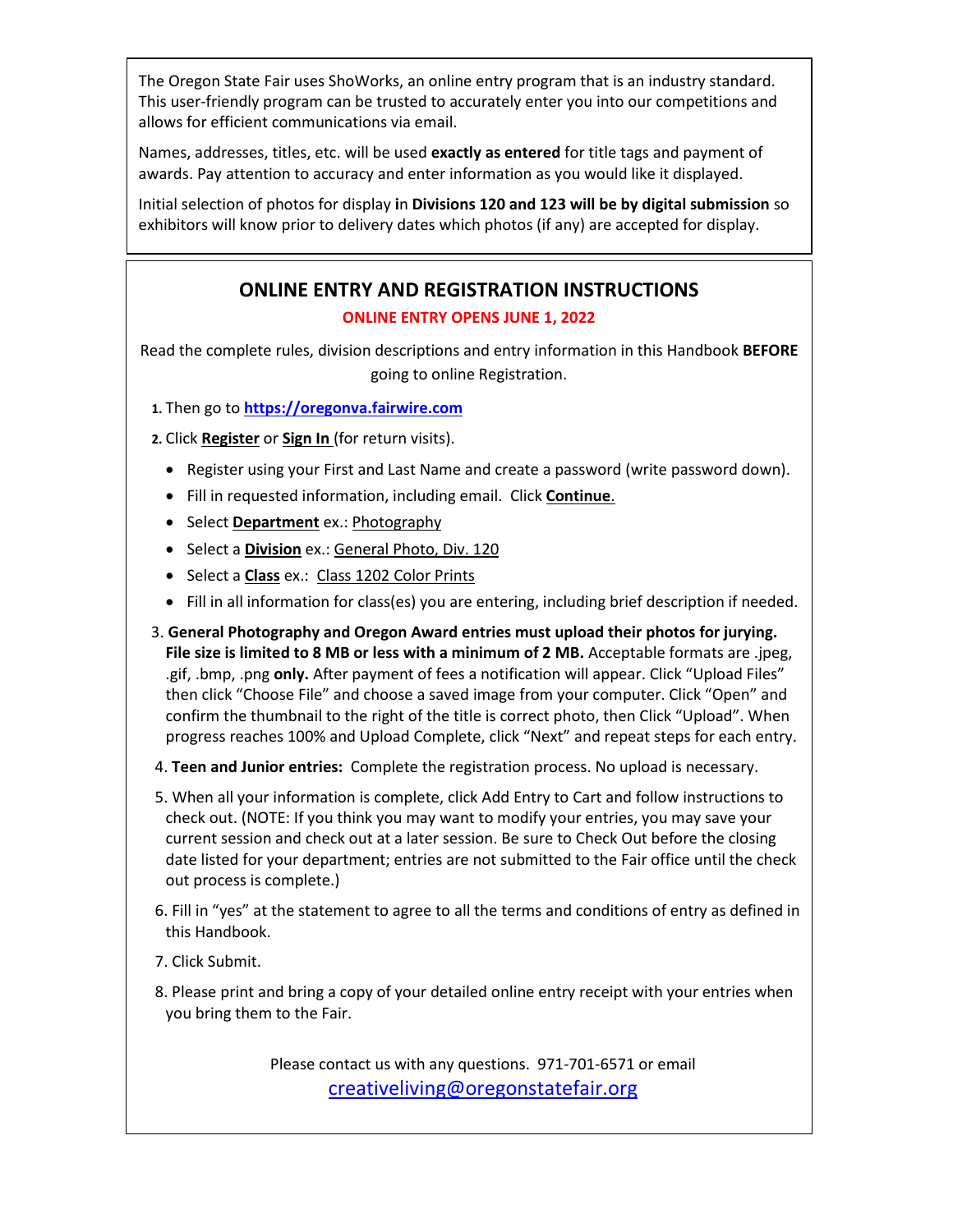## GENERAL RULES

- **1.** Oregon State Fair (OSF) competitions are open to residents of Oregon only. Entries do not need to be entered or have won at a county fair to be eligible for any competition.
- **2.** All articles must be the handiwork of the exhibitor and not been previously exhibited at the Oregon State Fair.
- **3.** Online entries must be submitted by the date indicated within each Department Handbook. No entries will be accepted after this date. Paper applications will not be accepted. Information must be accurate and complete. No walk-ins for juried divisions.
- **4.** Entries must be delivered and removed only during the scheduled times. Any exception shall be at the discretion of OSF staff.
- **5.** Entries will receive a claim check upon delivery. Exhibitor must present claim check or valid Oregon ID when picking up entries.
- **6.** Some competitions require an entry fee. See specific departments for fee and processing information.
- **7.** OSF staff or a judge may disqualify or transfer any exhibit which is not a true representation of the class in which it is entered or if rules are not followed.
- **8.** Judging is closed to the public unless otherwise noted. Every reasonable effort is made to secure highly qualified judges with expertise in their field.
- **9.** Entries by OSF staff or judges are prohibited in the department in which they are working. They may enter other departments.
- **10.** Ribbons and/or prizes will be awarded as warranted. All judges' results are final. Results cannot be provided over the phone but will be posted online when available. (www.oregonstatefair.org)
- **11.** Protests may be submitted to the Creative Living office accompanied by a deposit of \$25 which will be forfeited if the protest is not sustained. Protests must plainly state the cause of the complaint or appeal and submitted within 24 hours of the action.
- **12.** Ribbons and scorecards (as available) are provided with return of entries after Fair. See specific departments for return days.
- **13.** OSF is authorized to use any and all photographs, video and or digital images related to the entry for promotional purposes.
- **14.** Exhibitors shall indemnify OSF from and against all claims for damage to persons or property caused by them or their exhibits.
- **15.** OSF will take reasonable precautions to ensure safety of exhibits while on the fairgrounds, but will not be responsible for loss, damage, theft or injury of any kind to exhibits or exhibitors, unless the loss or damage is due to the negligence of OSF staff and volunteers.
- **16.** Exhibitors found in violation of rules, or to be in practices unethical or adverse to OSF, shall be penalized by forfeiture of awards and/or privileges, and removed from the exhibit.
- **17.** Items not picked up by final return days of each department are forfeited by exhibitor and will be recycled or donated.

The Oregon State Fair reserves the final and absolute right to interpret any and all terms, conditions, rules and regulations contained in any and all parts of Department Handbooks and to settle and determine all matters, questions or differences in regard thereto, or otherwise arising out of, connected with or incidental to the Oregon State Fair. OSF further reserves the right to determine unforeseen matters not covered by General or Competition Rules, and to withdraw award offerings in all Competitions should any emergency exist and circumstances demand.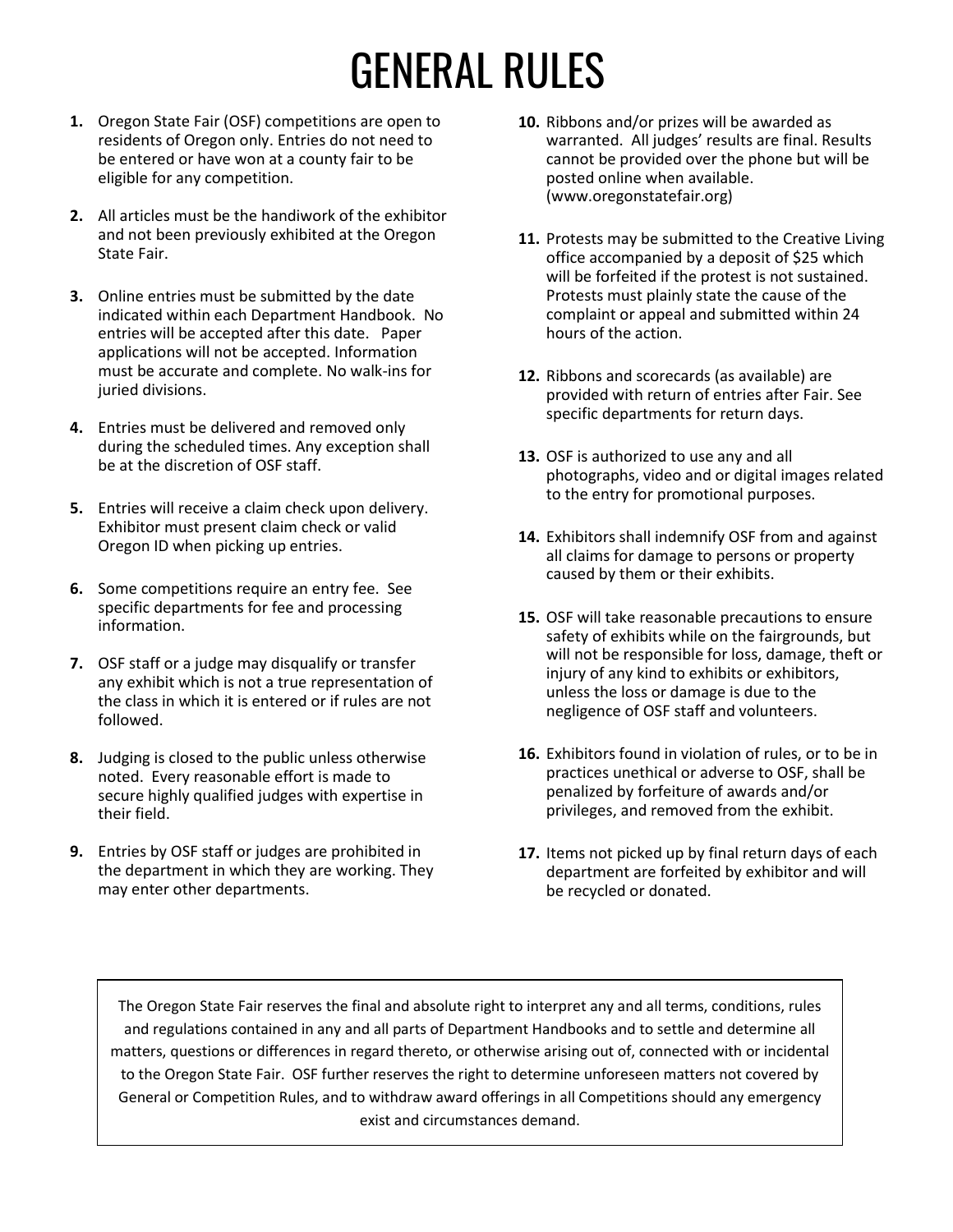## COMPETITION RULES

**The Photography Exhibit is open to all Oregon photographers who work in digital format as well as traditional film and alternative processes, including Polaroid transfers, hand-colored photographs and platinum/palladium.**

- 1. **All General Rules Apply**. Your submission indicates you have read and agree to abide by the General Rules and the Competition Rules.
- 2. **A \$5 entry fee is required** for each photograph in Division 120 General Photography and Division 123 - Oregon Award. This fee is **non-refundable** whether photos are accepted for display **or not.**
- 3. Entries in **Division 120 and 123 will be juried by digital submission for inclusion in the exhibit and must be uploaded according to correct file and format** requirements as listed in instructions or risk possible disqualification. Entrants will be notified by email of the jurying results.
- 4. **Accepted entries** must be properly prepared and delivered to Cascade Hall according to the Exhibition Calendar. No substitutions allowed.
- 5. A maximum of two **(2)** prints may be entered in each Class in General Photography, Division 120, and a **maximum total of six (6) per person including Oregon Award Division 123.**
- 6. There is no entry fee for **Teens and Juniors, Divisions 121 and 122. The limit is two entries per person, whether in the same class or two different classes.** Photos displayed as space allows.
- 7. **Juniors and Teens** may enter Division 120 or 123 but **must pay the entry fee and submit their digital photographs** according to the Exhibition Calendar and follow file and format requirements.
- 8. Prints previously exhibited in the Photography Department at the Oregon State Fair (or those essentially the same) are ineligible.
- 9. The original image(s) must have been made by the entrant on film or acquired with digital film. Processing and printing may be done commercially or by the entrant.
- 10. All images must be original **and may not include elements produced by anyone else**.
- 11. No image may be entered more than once. Changing a color image to monochrome, adding a filter or alternate cropping does not create a new image.
- 12. By virtue of submission, the entrant certifies the work as their own and grants permission to reproduce any prints for publicity purposes, with credit given.
- 13. Monochrome, Color, and Panorama prints will be judged separately.
	- **Monochrome** An image is considered to be Monochrome only if it gives the impression of having no color (i.e. contains only shades of grey) OR it gives the impression of being a greyscale image that has been toned in one color across the image (i.e. Sepia, red, gold, etc.). An image that has been modified by partial toning, multi-toning or by the inclusion or spot coloring does not meet the definition of monochrome and shall be classified as a Color work.
	- **Color** Includes traditional color prints, hand colored prints, selective color and those with more than one color.
	- **Creative/Altered Reality** The image should depart from a scene viewed through a camera lens. Creative/Altered Reality images must have been obviously manipulated or modified during or after exposure. All elements must be of the photographer's own making and must have a photographic base with no clip art or drawing. This category does not include images whose sole creativity is infrared, monochrome, High Dynamic Range (HDR), wide angle or fish eye.
	- **Panorama** may be either color or monochrome, cannot exceed 12 x 36 inches. Panoramas will be judged in the same class.
- 14. Photographs may be offered for sale during the Fair. Include your asking price (rounded to the nearest whole dollar) or mark NFS (not for sale) during the online entry process. Sold Photos will remain on display for the entire Fair, then provided to the purchaser after Fair. OSF will retain a 30% commission, and the photographer's portion of the sale (70%) will be mailed within 30 days of the close of the Fair.
- 15. Photographs must be prepared according to the following Print Preparation guidelines.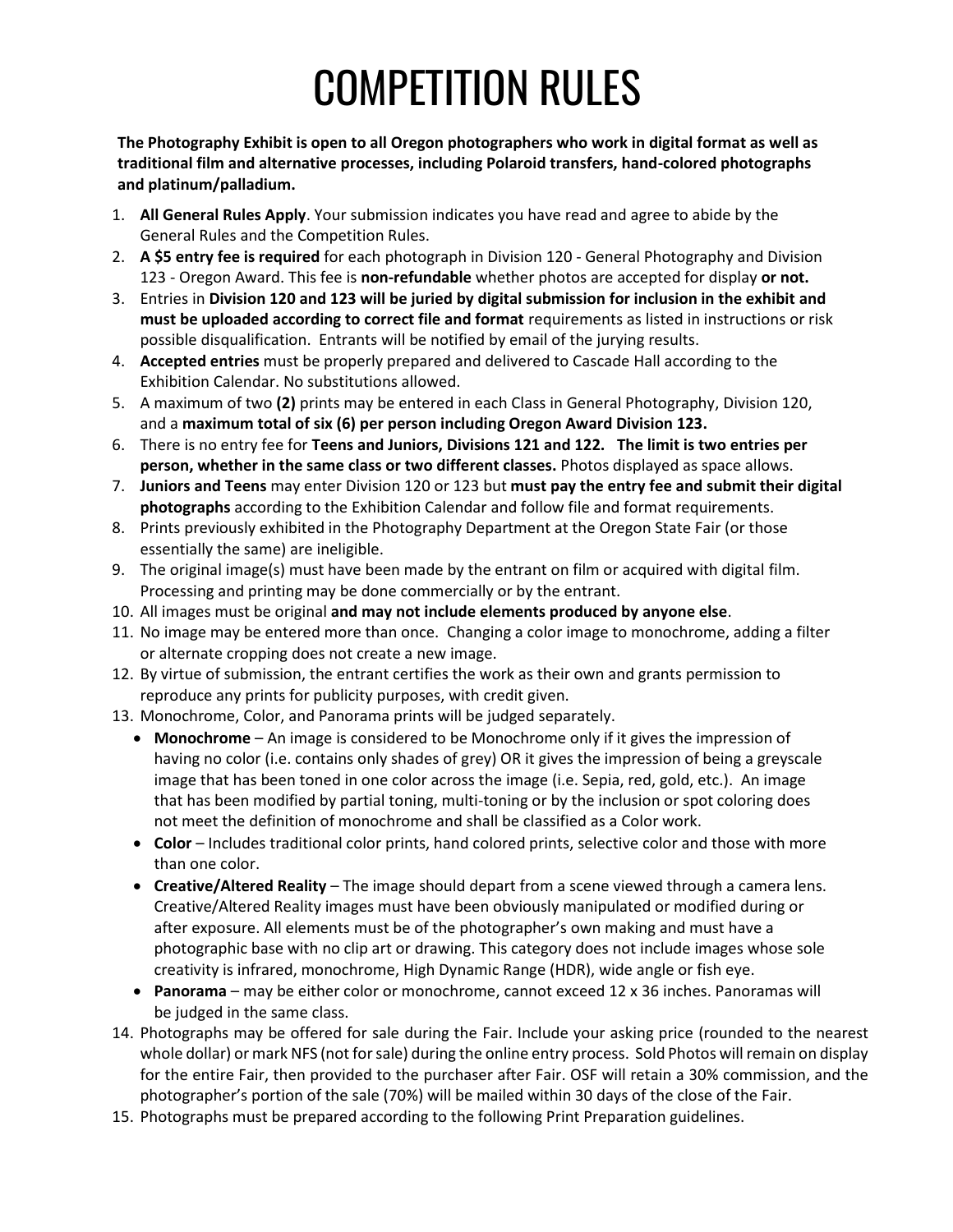### PHOTOGRAPHIC PRINT PREPARATION

- 1. Minimum print size must be at least 8 x 10 inches for all images other than panorama, and the overall dimensions of mounted prints must NOT exceed 16 x 24 inches (Teen and Junior prints must NOT exceed 11 x 14 inches). **No mats are allowed.**
- 2. Minimum print size for Panoramas is 6 x 18 inches and Maximum print size is 12 x 36 inches.
- 3. Photographs must be printed on photo paper. Do not deliver entries printed on canvas, metal, board or other materials other than photo paper (gloss or matte).

Mounting must not exceed print dimensions and prints must not have an overlying mat.



The example above would be disqualified. The mount board is larger than the print and is not considered a "flush mount."

Prints entered in our exhibition require FLUSH MOUNTING. Flush mounting means that the mounting board is the exact same size as the photographic print.



Regardless of the size print that is entered, the mounting board and the print must be the same dimensions. So, if the print measures  $8''$  x 11¼" it must be mounted on a board that measures  $8''$  x 11¼".

- 4. All photographs must be mounted on Illustration or Crescent mat board or foam core backing must not exceed a thickness of ¼". **Do not use poster board.** For mounting photographs: Dry Mount or Spray adhesive. Do NOT use double sided tape.
- 5. NO metal, wood, Masonite, or dense mat board, as weight is an issue with our hanging method.
- 6. NO framed, glass-covered, shrink-wrapped entries.
- 7. NO hanging devices or protrusions on back or front; NO saw tooth hangers.
- 8. NO information on the front of the photograph.
- 9. Exhibits must be properly labeled on the back with artist's name, contact phone number, email, title of work, division and class entered and the asking price – **on the back only**. Place label in the upper center of the back of the photo so as to indicate the desired display orientation. The Fair will be attaching a small Velcro dot in each corner for hanging and a permanent label will be placed on the upper right-hand corner to be used in judging.
- 10. Incomplete entries (lacking information on back or entry fee) will not be accepted.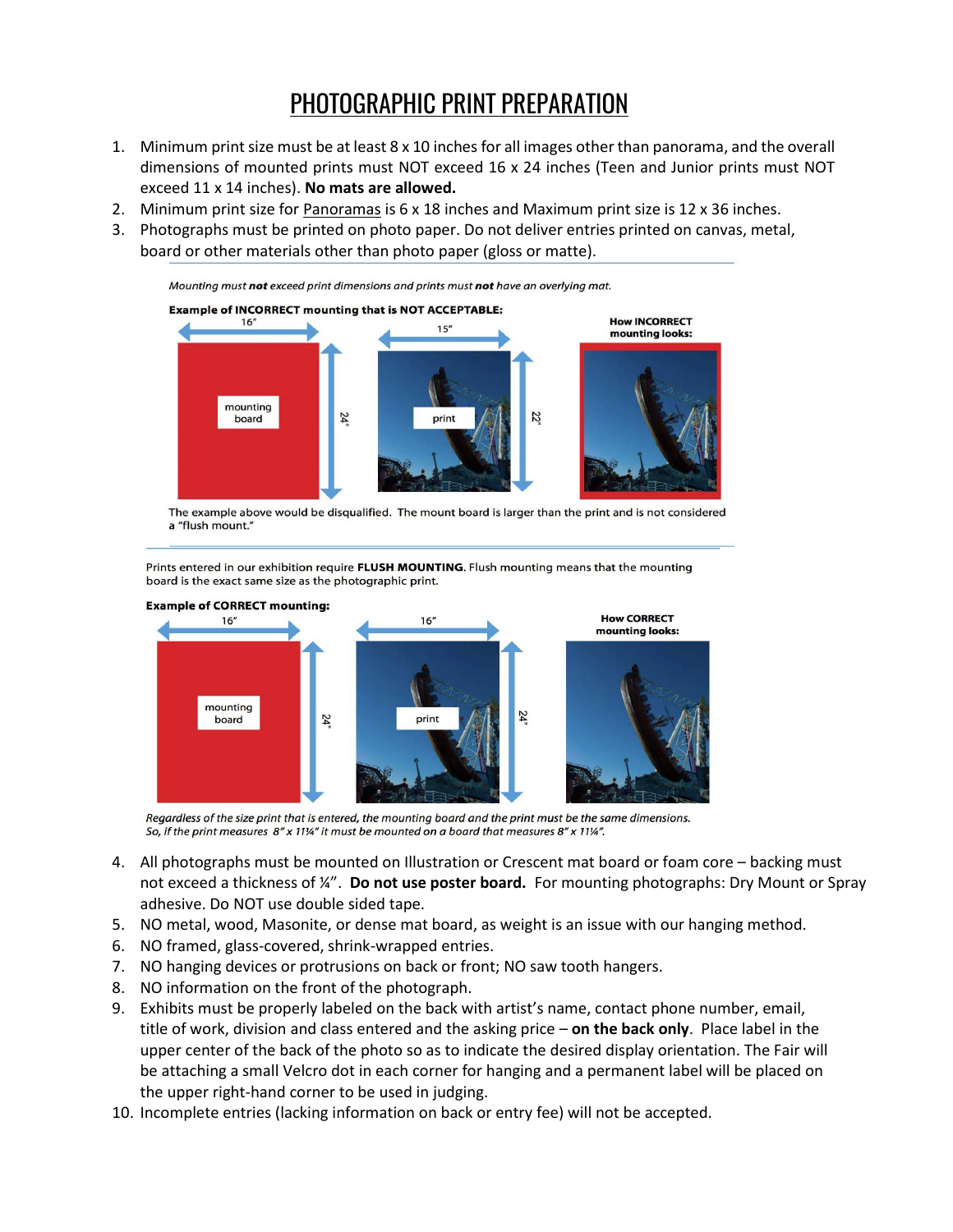## DIVISIONS & CLASSES

#### **DIVISION 120 GENERAL PHOTOGRAPHY** (\$5 entry fee per photograph)

No more than 2 per class, and a maximum of 6 per person

Submit digital image for jurying for acceptance according to Exhibition Calendar (deadline July 18) **Cash awards will be given to First, Second and Third Places**

- **CLASS** 1201 Monochrome Prints
	- 1202 Color Prints
	- 1203 Creative/Altered Reality
	- 1204 Panorama

#### **DIVISION 121 TEEN PHOTOGRAPHY** (Age 13 -18)

- **CLASS** 1211 Monochrome Prints
	- 1212 Color Prints

#### **DIVISION 122 JUNIOR PHOTOGRAPHY** (Age 12 & younger)

 **CLASS** 1221 Monochrome Prints 1222 Color Prints

#### **DIVISION 123 – OREGON AWARD**

(\$5 entry fee) Limit 1 (one) entry per exhibitor

**Celebrate Oregon!** Entries must clearly

Represent Oregon

to be eligible.



A general beach scene does not qualify but a beach image of Haystack Rock does. Consider subjects such as Oregon's landmarks, culture and commodities. During registration provide a brief explanation why your image qualifies.



**Samples of Creative/Altered** Before After

#### **Tips to consider in selecting your photographs**:

**IMPACT**: Choose photos that are unique, that "grab" the viewer, has interest and draws the viewer in. If the photo is of a typical subject such as sunsets or cats, it must be a very unique and creative presentation to score well.

**FOCUS**: Make sure the photos you choose are in sharp focus unless a blur is desired for creative effect.

**COMPOSITION**: Pay attention to composition. Key element(s) of the photo should stand out immediately.